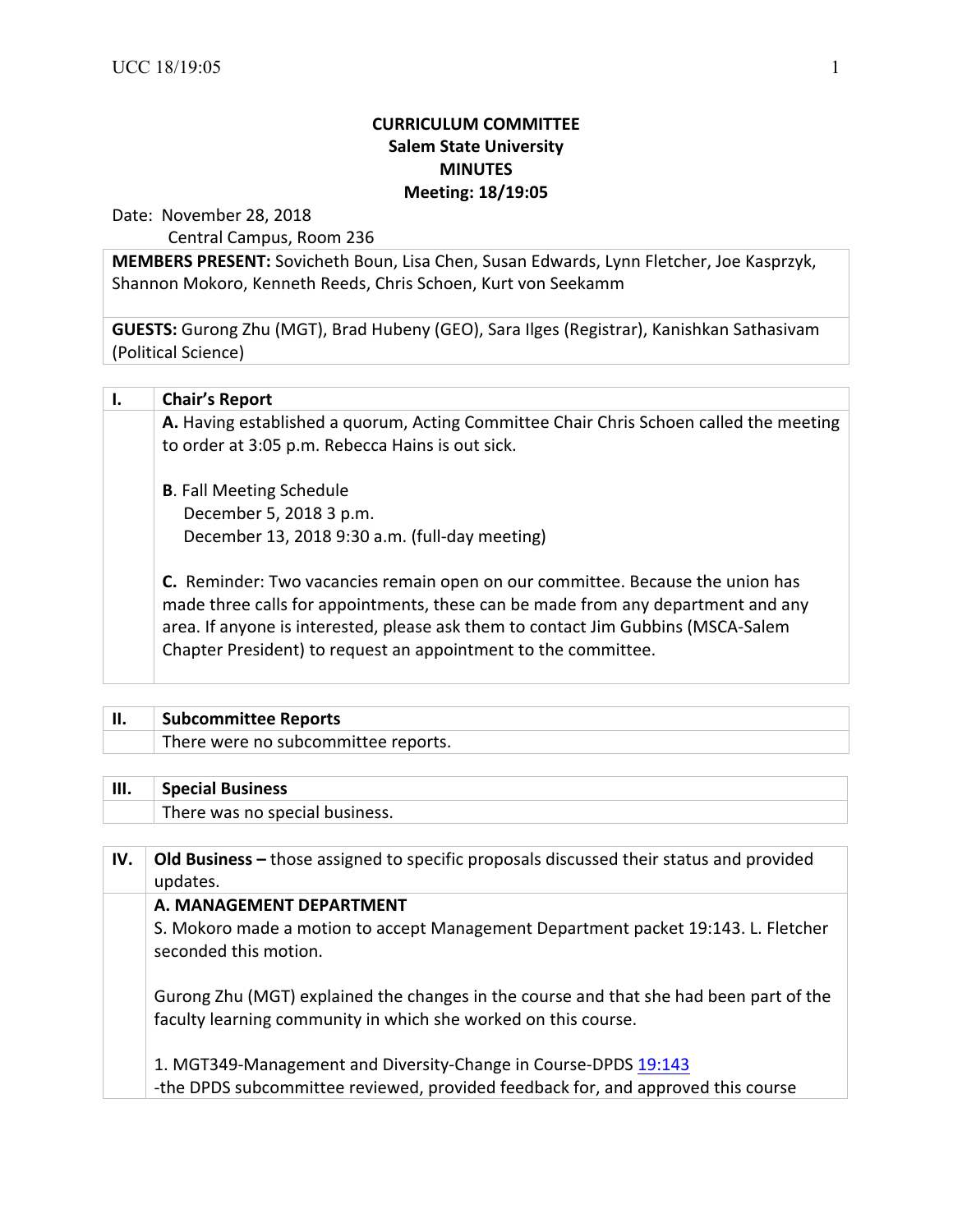- the UCC members reviewed all relevant forms and documents for this item There being no further discussion, C. Schoen called for the vote to approve item 19:143. All members present voted to approve this item from the Management Department. **B. GEOLOGICAL SCIENCES DEPARTMENT** L. Fletcher made a motion to accept the items 19:066-19:109 from the Geological Sciences packet. L. Chen seconded this motion. Brad Hubeny (Chair of Geology) shared that the faculty in the department did a review of their program. They decided that some courses could & should be modernized and met over the summer to change flowsheets, update current courses, and create some new courses. The department created an Excel spreadsheet to categorize and explain all of the changes, which the UCC members present reviewed. All of the items, which required feedback and approval for subcommittees (SR, SRL, and W-III), were reviewed and accepted by the members of each subcommittee. UCC members asked some questions about a few of the courses to gain clarification. 1. GLS101-Field Studies in Earth Science-Change in Course 19:066 2. GLS170H-Honors Physical Geology w/Lab-Change in Course 19:067 3. GLS210-Geomorphology-Change in Course 19:068 4. GLS212-Geological Oceanography-Change in Course 19:069 5. GLS214-Beaches and Coasts-Change in Course 19:070 6. GLS221-Mineralogy-Change in Course 19:071 7. GLS225-Estuaries and Pollution-Change in Course 19:072 8. GLS231-Earth System Cycles-Change in Course 19:073 9.GLS235-Forensic Geology-Change in Course-SR 19:074 10. GLS240-Geodynamics-Change in Course 19:075 11. GLS245-Lakes and Environmental Change-Change in Course 19:076 12. GLS253-Geochemistry-Change in Course 19:077 13. GLS295-Climate Change in the Geologic Record-Change in Course 19:078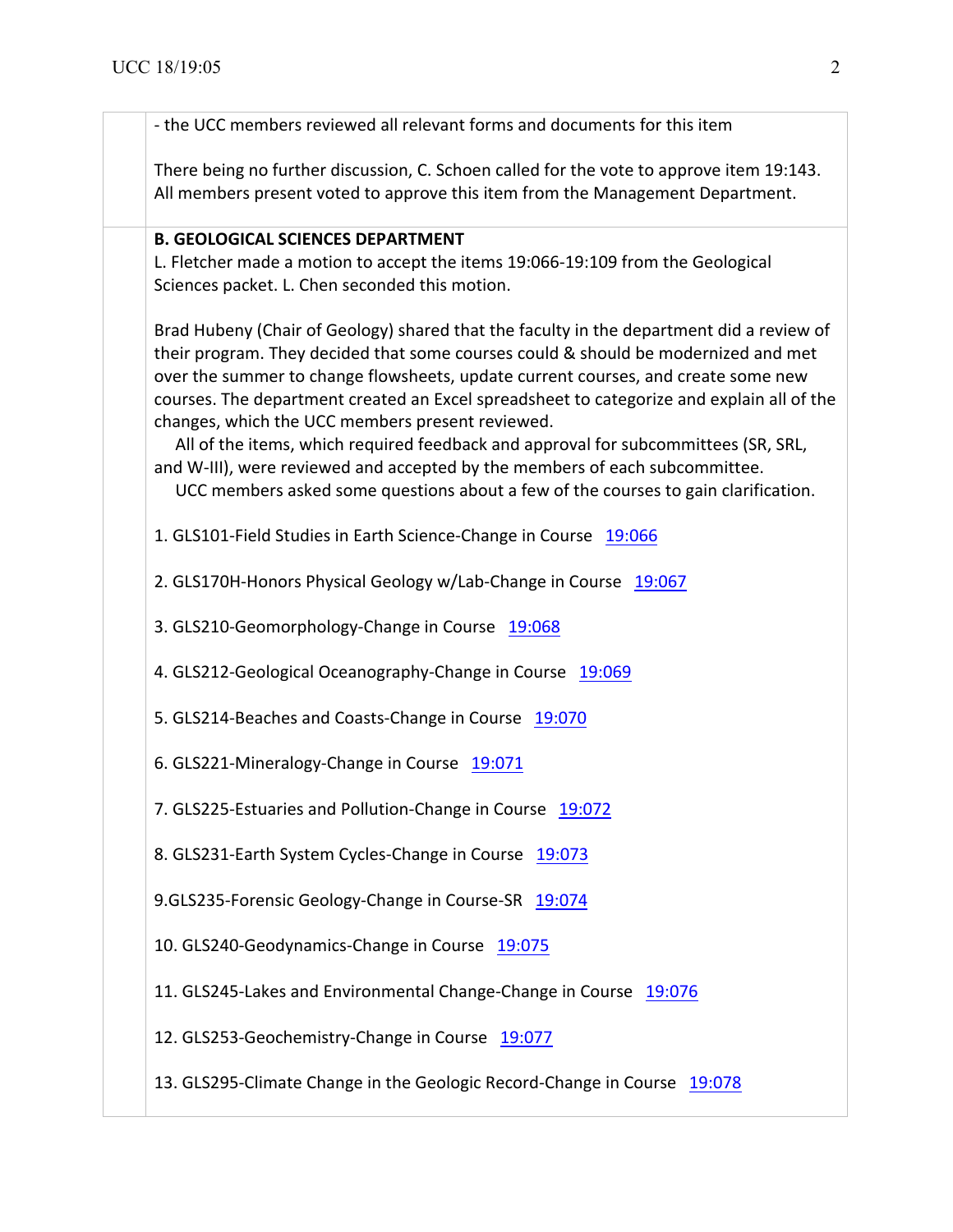| 14. GLS322-Petrology-Change in Course 19:079                                     |  |
|----------------------------------------------------------------------------------|--|
| 15. GLS334-Sedimentation and Stratigraphy-Change in Course 19:080                |  |
| 16. GLS337-Sedimentary Petrology and Petrography-Change in Course 19:081         |  |
| 17. GLS341-Structural Geology and Tectonics-Change in course 19:082              |  |
| 18. GLS342-Plate Tectonics: Theory and Implication-Change in Course 19:083       |  |
| 19. GLS343-Introduction to Geophysics-Change in Course 19:084                    |  |
| 20. GLS345-Geological Engineering-Change in Course 19:085                        |  |
| 21. GLS351-Energy and Natural Resources in the Earth-Change in Course 19:086     |  |
| 22. GLS352-Petroleum Geology-Change in Course 19:087                             |  |
| 23. GLS356-Hydrology-Change in Course 19:088                                     |  |
| 24. GLS357-Environmental Geology-Change in Course 19:089                         |  |
| 25. GLS372-Surveying I-Change in Course 19:090                                   |  |
| 26. GLS400-Directed Studies in the Earth Sciences-Change in Course 19:091        |  |
| 27. GLS470-Field Geology I-Change in Course 19:092                               |  |
| 28. GLS485-Field Geology II-Change in Course 19:093                              |  |
| 29. GLS500-Senior Research in Geology I-Change in Course-W-III 19:094            |  |
| 30. GLS103-The Blue Planet-New Course-SR 19:095                                  |  |
| 31. GLS109-Water Sustainability-New course-SR 19:096                             |  |
| 32. GLS216-Rocks and Minerals-New Course 19:097                                  |  |
| 33. GLS255-Environmental Isotopes-New Course 19:098                              |  |
| 34. GLS346-Volcanology-New Course 19:099                                         |  |
| 35. GLS365-Applied Instrumentation for the Geological Sciences-New Course 19:100 |  |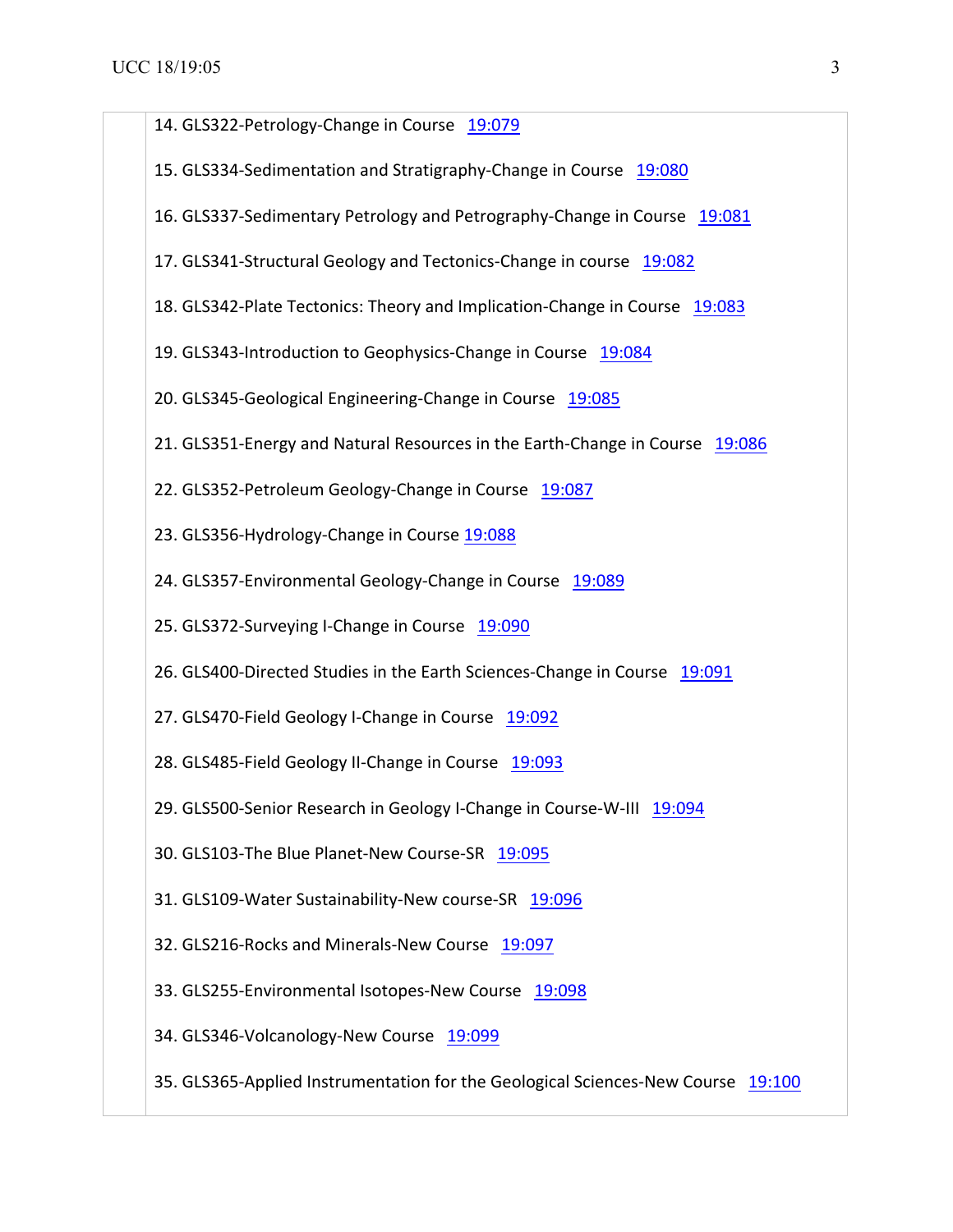36. BA-Geological Sciences-Geology Concentration-New Flowsheet 19:101

37. BS-Geological Sciences-Earth Policy Concentration-Deletion of Flowsheet 19:102

38. BS-Geological Sciences-Earth Resources Concentration-Deletion of Flowsheet 19:103

39. BS-Geological Sciences-Geoarchaeology Concentration-Deletion of Flowsheet 19:104

40. BS-Geological Sciences-Marine Geology Concentration-Deletion of Flowsheet 19:105

41. BS-Geological Sciences-Geology Concentration-Change in Flowsheet 19:106

42. BS-Geological Sciences-Environmental Geology Concentration-Change in Flowsheet <mark>19:107</mark> година в селото на селото на селото на селото на селото на селото на селото на селото на селото на село

43. BS-Geological Sciences-Geotechnology Concentration-Change in Flowsheet 19:108

44. BS-Geological Sciences-Earth Science Concentration-Change in Flowsheet 19:109

There being no further discussion, C. Schoen called for the vote to approve items 19:066-19:109. All members present voted to approve all items in this packet from the Geological Sciences Department. 

**C. BATES CENTER FOR PUBLIC & GLOBAL AFFIRS PROGRAM AREA/POLITICAL SCIENCE DEPARTMENT**

L. Chen made a motion to accept items 19:209-19:214 from the Political Science Department. S. Mokoro seconded this motion.

K. Sathasivam (POL) spoke about the new minor. The Center for Civic Engagement and the Office of the Provost have advocated for this minor as one way to meet the university's commitment to civic engagement. The minor is intended to be an interdisciplinary program/minor and thus the request for the CIV course prefix designation.

1. Civic Engagement Minor-New Minor 19:209

2. CIV101-Introduction to Civic Engagement-New course 19:210

-J. Kasprzyk asked if the PGR certification request had been reviewed by the appropriate subcommittee  $-$  it had not, so he made a motion to table this item until the appropriate subcommittee reviews this item. S. Mokoro seconded the motion. UCC members voted to table this item until we hear from the PGR committee.

-A motion by Joe to take this item off the table. L. Fletcher seconded this motion so that we could discuss the entire minor. C. Schoen said that he has served on the PGR review